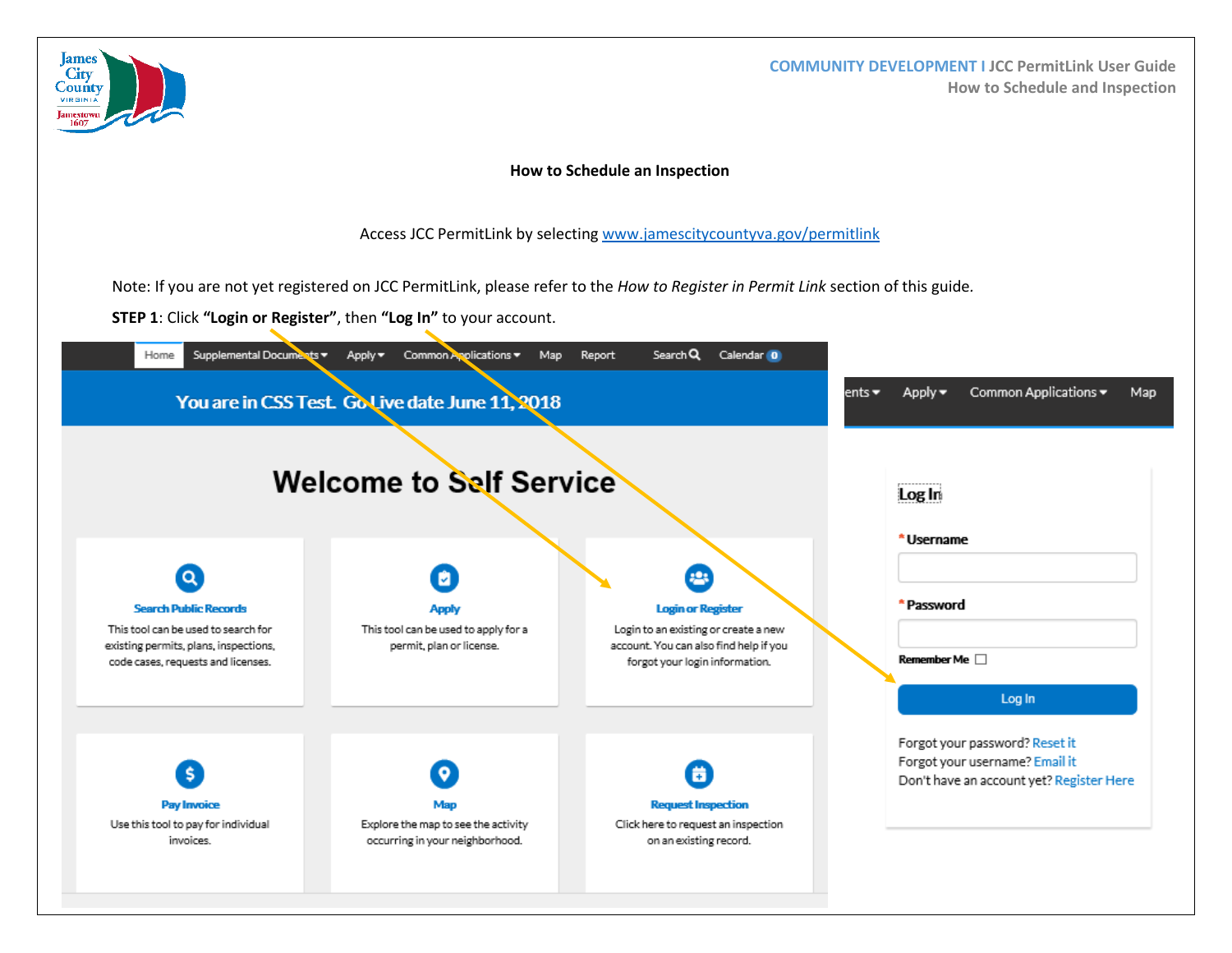

 **COMMUNITY DEVELOPMENT I JCC PermitLink User Guide How to Schedule and Inspection**

**STEP 2 – Option A:** Click on **"Request Inspection"**.

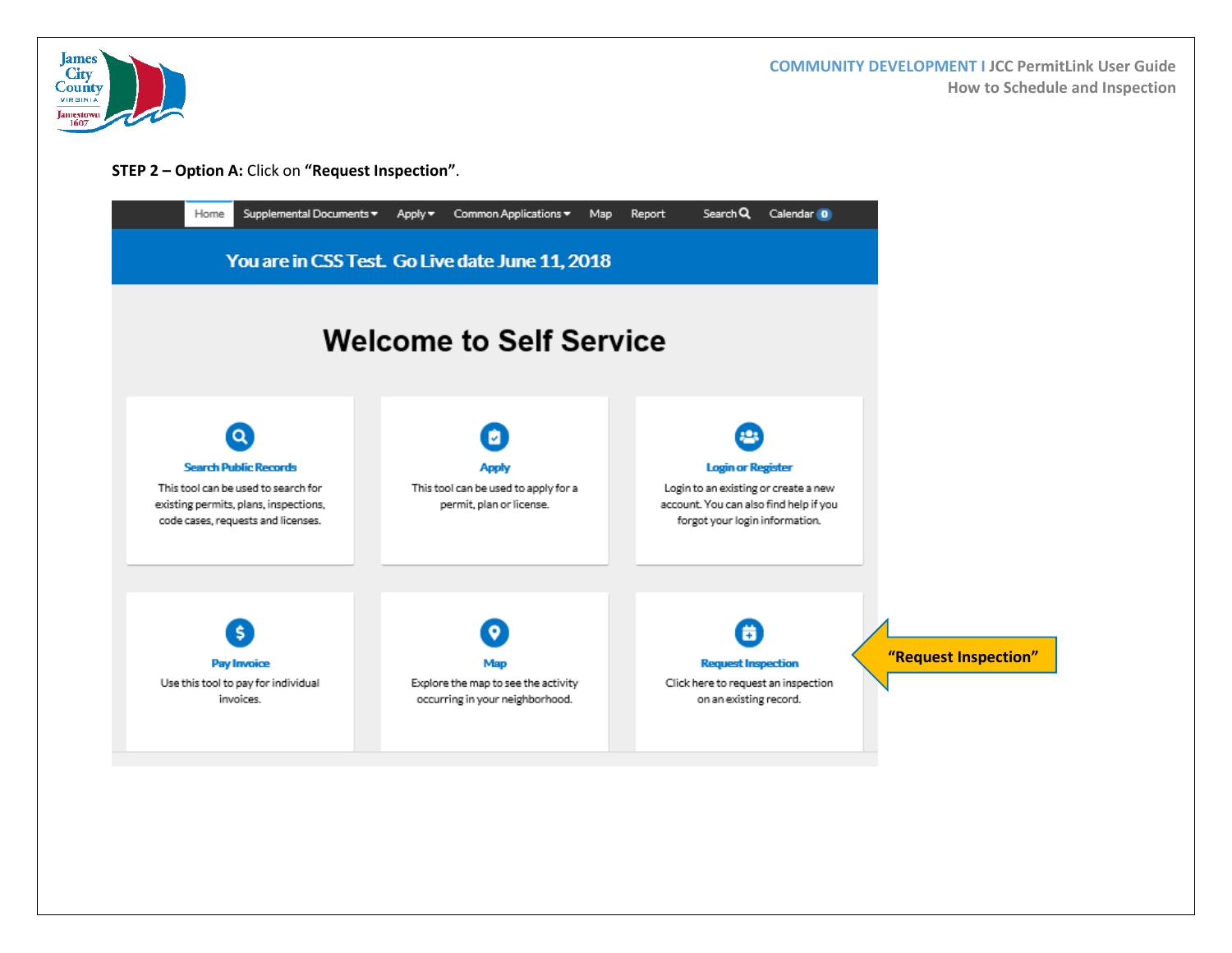

 **COMMUNITY DEVELOPMENT I JCC PermitLink User Guide How to Schedule and Inspection**

**STEP 2.1 - Option A:** Select the inspection number from the list of available inspections for your cases by checking the box, and then clicking "Request Inspection". Any issues preventing the inspection from being requested will be noted in red to the right.

| <b>Request Inspections</b> |                                             |                                               |                               | 101 muounts bay                          | Q                      |
|----------------------------|---------------------------------------------|-----------------------------------------------|-------------------------------|------------------------------------------|------------------------|
|                            |                                             |                                               |                               |                                          | Exact Match□           |
|                            |                                             |                                               | <b>B</b> Export               |                                          | Request Inspection     |
|                            |                                             |                                               | Check the box to select       |                                          | Sort<br>Relevance<br>◡ |
| <b>Case Number</b>         | <b>Address</b>                              | <b>Type</b>                                   | <b>Inspection Type</b>        | Select All $\blacksquare$                |                        |
| LDSW-20-0063               | 101 mounts bay                              | Land Disturbance                              | Surety Inspection             | □                                        |                        |
| BLDR-18-2000               | 101 MOUNTS BAY RD<br>Williamsburg, VA 23185 | Building Permits -<br>Residential: Alteration | SRP Plan Review<br>Inspection | П<br>There are unpaid fees on this case. |                        |
| SURE-20-0168               | 101 mounts bay RD<br>williamsburg, VA 23185 | Surety - Surety                               | Surety Renewal Inspection     | $\Box$                                   | "Request Inspection"   |
| SURE-20-0168               | 101 mounts bay RD<br>williamsburg, VA 23185 | Surety - Surety                               | Surety Inspection             | $\Box$                                   |                        |
| SURE-20-0168               | 101 mounts bay RD<br>williamsburg, VA 23185 | Surety - Surety                               | Surety Renewal Inspection     | п                                        |                        |
| SURE-20-0168               | 101 mounts bay RD<br>williamsburg, VA 23185 | Surety - Surety                               | Final SRP Field Inspection    | $\Box$                                   |                        |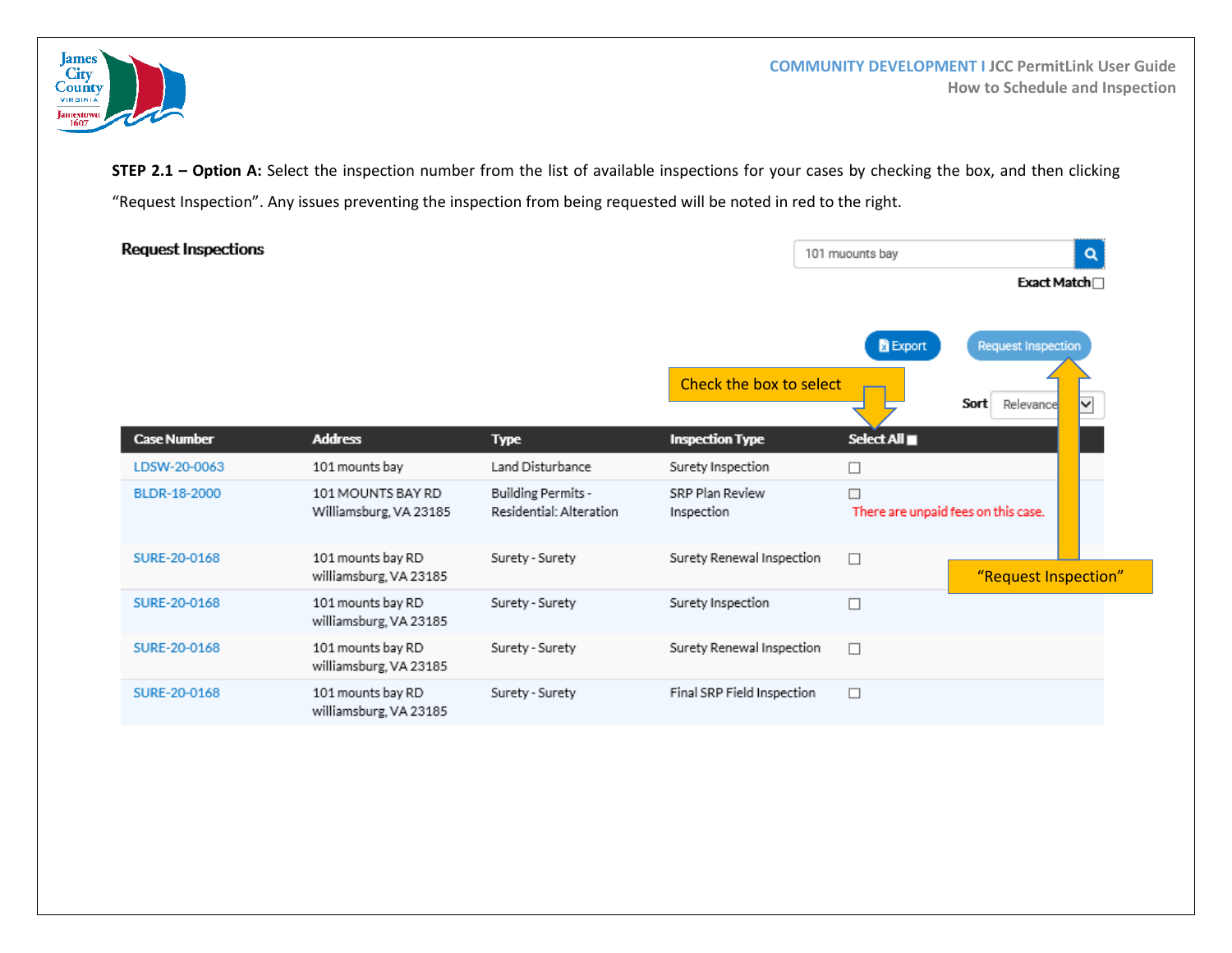

**STEP 2 – Option B:** Open permit or plan summary for case you wish to request inspection for. In the "**Available Actions"** box on the summary tab, select **"Request"** from list of inspections available to be requested.

| . Internet Explorer 11 is required to use the eReviews portal. |                                                          |                                                                        |
|----------------------------------------------------------------|----------------------------------------------------------|------------------------------------------------------------------------|
| Permit Details   Tab Elements   Main Menu                      |                                                          |                                                                        |
| Well - New Work<br>Type:                                       | Status:<br>Issued                                        | Project Name:                                                          |
| Summary<br>Locations<br>Fees<br>More Info                      | Inspections<br><b>Reviews</b><br>eReviews<br>Attachments | Holds<br>Sub-Records<br>Meetings<br>Contacts                           |
|                                                                |                                                          | "Request"                                                              |
| Progress                                                       | Workflow                                                 | <b>Available Actions</b>                                               |
| 0%                                                             | Well - Backflow Cert. Review - Requested                 | 曲<br><b>Request Inspection</b><br>Request                              |
| Completed                                                      | O Well - Final Well Head -                               | Well - VDH Uniform Water Well                                          |
| Completed<br>In Progress                                       | O Well - VDH Uniform Water Well Compl. Report Review -   | 曲<br>Request Inspection<br>Request<br>Well - Water Test Reports Review |
| Not Started                                                    | O Well - Water Test Reports Review -                     |                                                                        |
|                                                                | O BSP Application Checklist                              | <b>Request Inspection</b><br>譱<br>Request<br>Final Well                |
| Fees                                                           | $O$ Collect Fees                                         |                                                                        |
|                                                                | O Issue Permit                                           |                                                                        |
| \$0.00                                                         | O Well-Grout-                                            |                                                                        |